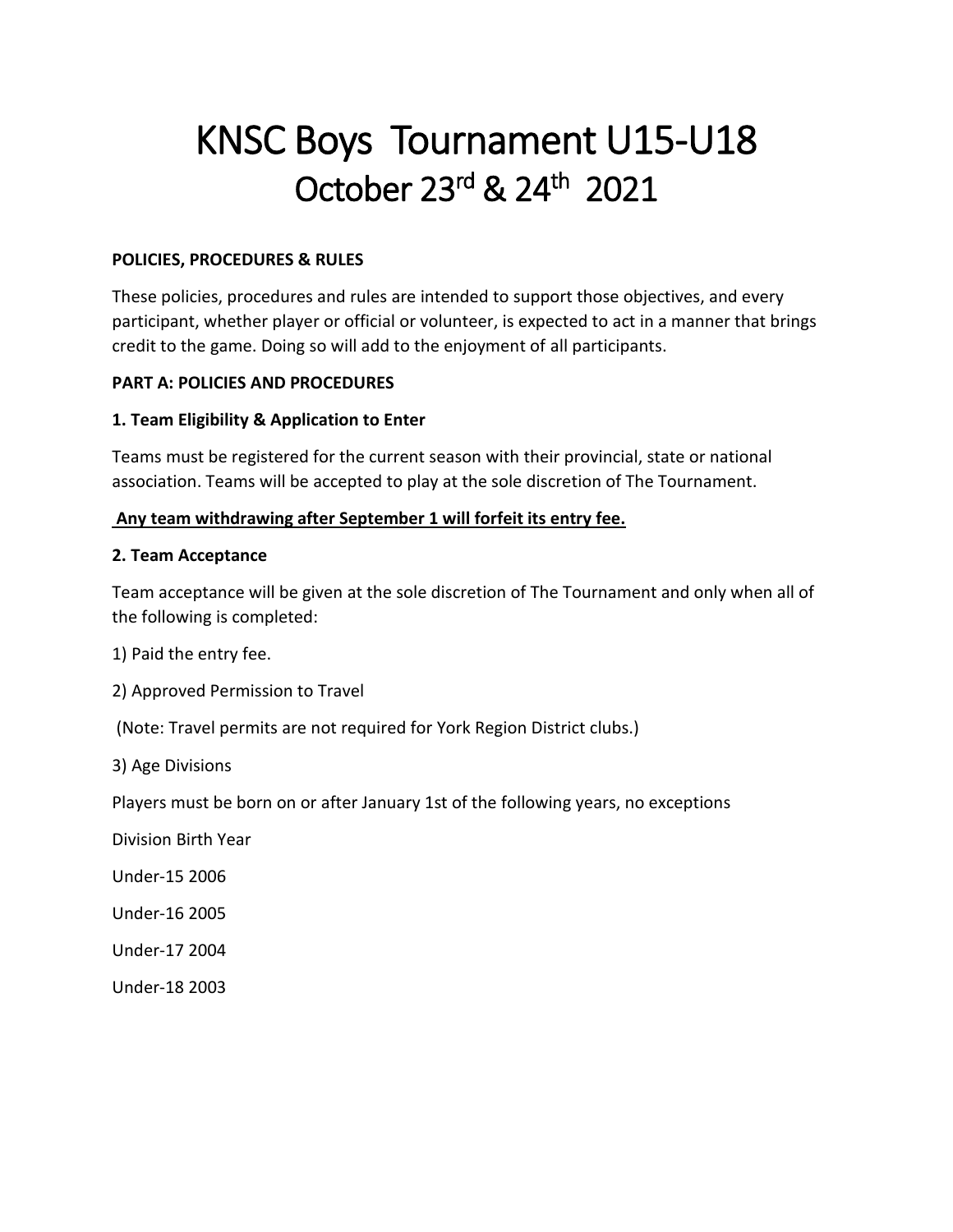#### **4. Team Rosters**

Players Maximum 18 Dress per Game Maximum 18 Team Officials Maximum 4

## **5. Call-up & Guest Players**

## **5.1. Call-ups**

A maximum of 3 Call-up Players are permitted. Call-ups are players (the same birth year or younger) from the same club/academy as the team entered in the Tournament.

#### **5.2 Guest Players**

A maximum of 3 Guest Players are permitted. Guest players from another club/academy must be registered with their provincial, state or national association.

#### **6. Check-in – Players & Team Officials**

Teams must check-in by completing the following steps.

1) Enter the tournament roster. Mandatory player information required: Name, Date of Birth, Registration Number, and Jersey Number.

2) Enter Team Officials (maximum four). Mandatory information required: Name and Registration Number.

3) The current approved roster for the team from their provincial, state or national association.

4) Call-up Players the current approved team roster they are registered to.

5) Guest Players a Temporary Eligibility Permit for each player as per Ontario Soccer Rules and

Regulations or equivalent as per their governing body.

Only players whose names appear on the validated team roster are permitted to play in the Tournament.

No alterations or additions to the original validated roster will be permitted.

Note: Teams from soccer jurisdictions where player books/cards with photo identification are not available must advise The Tournament so that alternative means can be arranged to verify participants.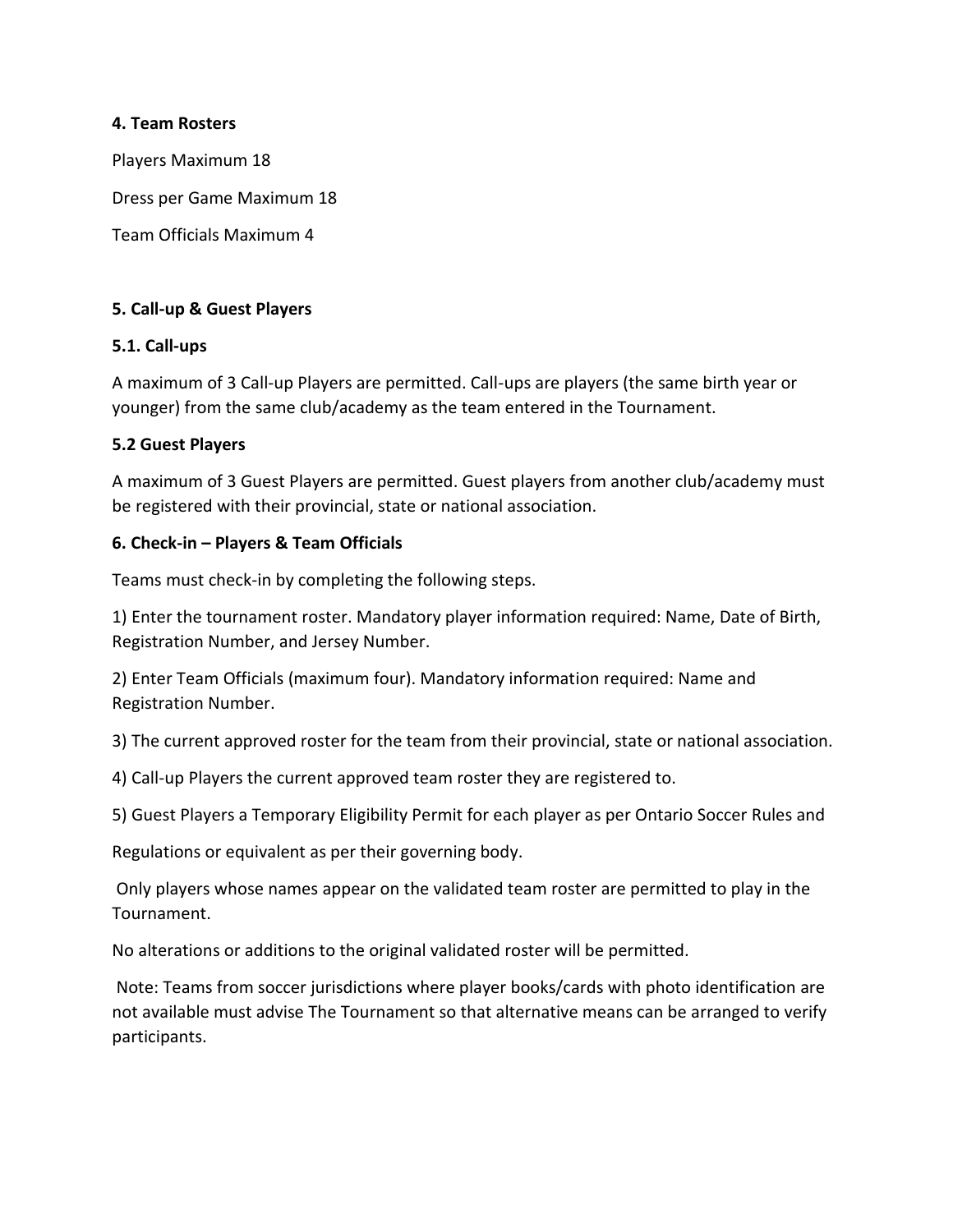# **7. On-Field Team Check-in**

1) One (1) hour prior to the team's first game, a team official must report to the Field Convenor to pick up their

approved team roster (kept by the team for the entire tournament), team welcome package.

2) All players and team officials must report to the field convenor at least 45-minutes before their first game presenting the validated team roster form and their official identification.

3) Every player and team official must present a player book/card with their photograph duly authorized by their

provincial, state or national association.

# **9. Field Convenors**

Field Convenors appointed by The Tournament are responsible for:

a) distributing approved team rosters, team packages prior to the team's first game. Convenors

will check-in teams by checking team rosters, verifying players/team officials against their photos in their books/cards.

b) Supplying signed Game Sheets to referees.

# **10. Concussion Protocol**

If a player/team official/parent suspects that a player has been concussed/received a head injury, The Tournament recommends that they seek immediate medical attention for proper assessment and treatment.

# **11. General**

The Tournament and/or the York Region Soccer Association will not be responsible for:

a) refunds of entry fees if the tournament is cancelled or abandoned in whole or in part.

b) refunds for any games not played due to the withdrawal or dismissal of a team.

c) expenses including accommodations costs, local travel and parking tickets incurred by teams and families.

The Tournament Committee, reserves the right to resolve all matterspertaining to The Tournament. The KNSC's interpretation of the policies, procedures and rules and all other aspects of the Tournament is final.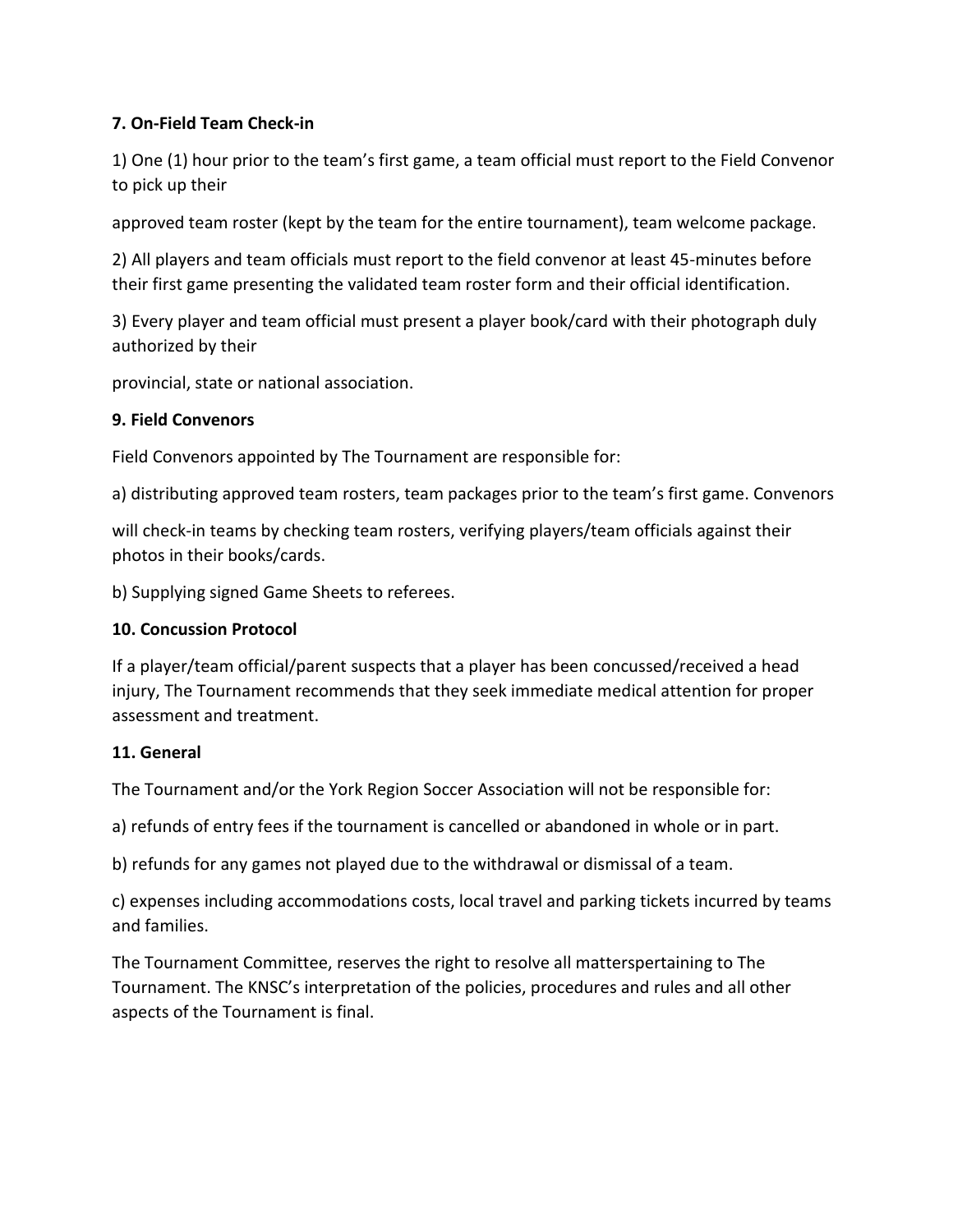#### **PART B: RULES OF PLAY**

## **12. Laws of the Game**

All games shall be played in accordance with the Laws of the Game as observed by FIFA, CS (Canada Soccer) and OS (Ontario Soccer) as well as competition rules set by the KNSC.

# **13. Maximum Guaranteed Number of Games**

U15 & older 2 games/day

#### **13. Duration of Games**

Ontario Soccer Operational Procedures, Sec. 8 Competitions, Procedure 5.8 limits maximum playing time per team per day.

Division Time Limit per Team per Day:

U-15 & older 180 minutes

#### **14. Game Length**

U15 & older Games will be 2 x 45 minute halves

There shall be a minimum of one hour between each game played by any team**.** 

#### **15. Game Sheets**

Pre-printed Game Sheets/Cards will be supplied to field convenors.

Note: If a player or team official is not going to participate in a game, a team official must advise the field convenor at least 45 minutes prior to the scheduled kick-off time so they can be stroked off the game sheet. As per Ontario Soccer, all players and team officials whose names appear on a game sheet will be deemed to have participated. No other player or team official not on the approved roster can be added to replace anyone who is removed from the game sheet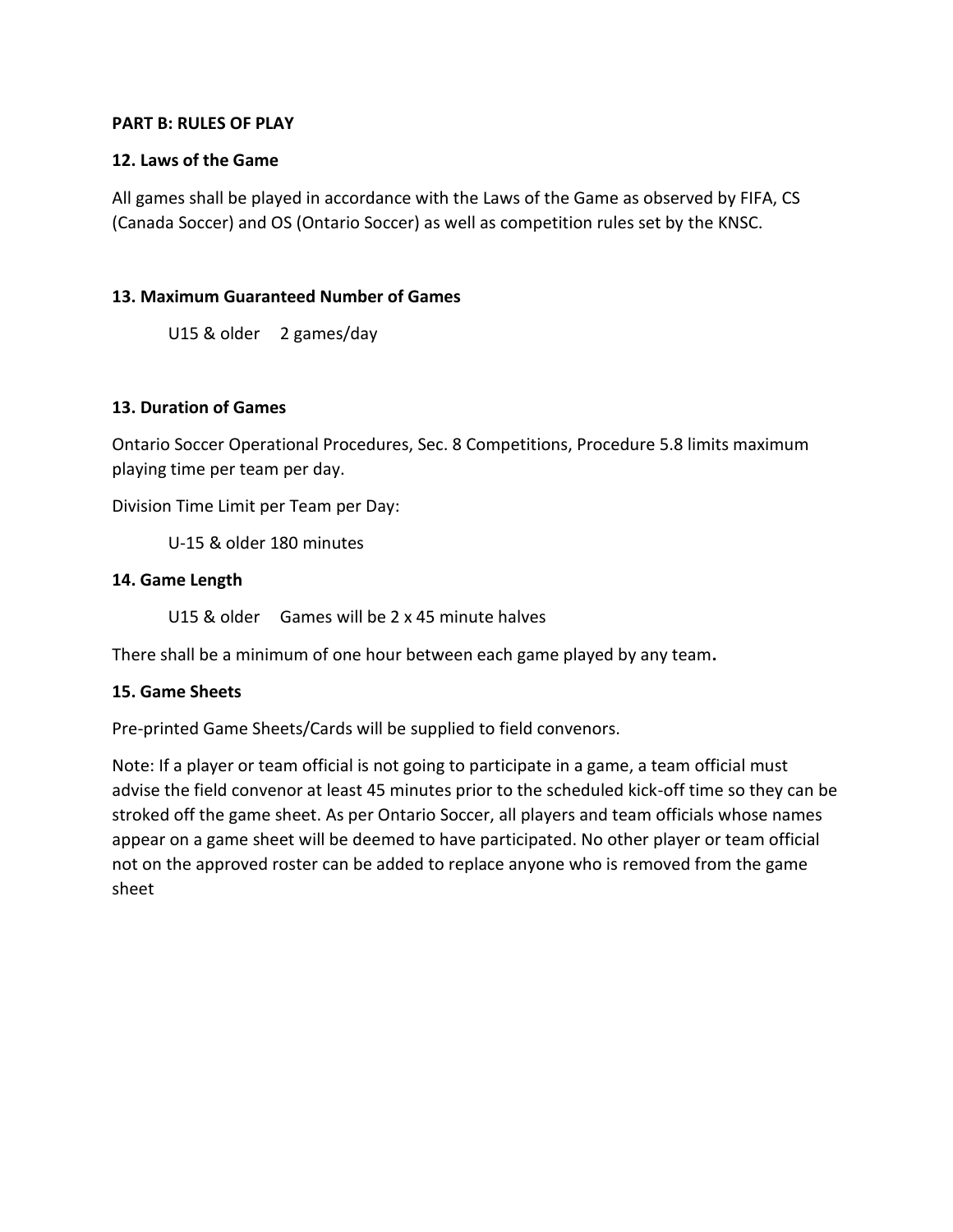# **16. Player Uniforms and Equipment**

The equipment of all players must conform to the Laws of the Game as set out by FIFA. All players must wear a number on the back of their shirt. This number must coincide with the player's name and number as shown on the game sheet. Each player on a team shall have a different number.

If team colors clash, the home team shall be responsible to change colors; the home team being the first team listed in the schedule. At the discretion of the Tournament Committee, a team that does not observe the color change or number requirements of this rule may forfeit the game.

Shin guards are mandatory.

## **17. Game Balls**

Size 5 ball. Game balls will be supplied by The Tournament

## **18. Substitutions**

Unlimited substitutions may be made at any stoppage of play at the discretion of the referee. No substitution shall be allowed for a player ejected from a game.

#### **19. Determining Group Winners**

Each team will be awarded 3 points for a win, 1 point for a tie and zero points for a loss. At the end of the preliminary round, the group winner shall be the team with the most points. If teams are tied on points, the following criteria shall be used to determine the winner:

a) Most wins

b) Winner of the game between the two teams tied (applies to 2-way ties only)

c) Best goal differential (i.e. goals for minus goals against)

- d) Fewest goals against.
- e) Most goals scored.

To calculate the points and goal differential in a group of five (5) teams where all other groups are four (4): divide total points and goal differential by 4 and multiply the result by 3.

# **20. Forfeited Games**

If a game is forfeited, the non-offending team shall be awarded a win and a 2-0 score in group standings; the offending team a loss with a 0-2 score.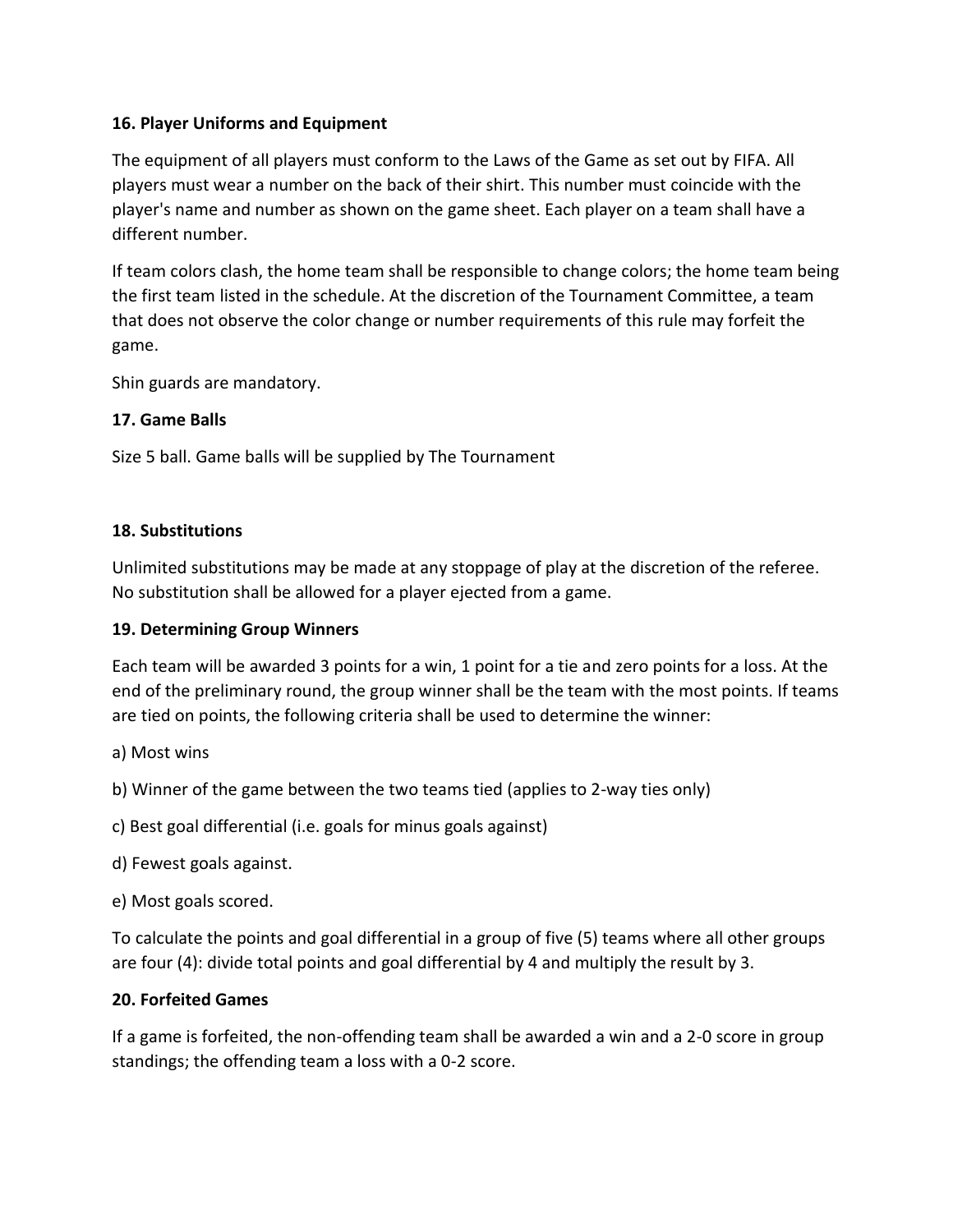If a team is dismissed from the Tournament for any reason, its games and all entry fees shall be forfeited without recourse to appeal, and the matter may be reported to the governing body of the team involved.

# **21. Failure to Show**

A team needs a minimum of seven (7) players and the game shall be started if a team has at least that number of players. Teams shall be allowed a 15-minute grace period after the scheduled kick-off time before they are considered to have failed to show. In the event of a failure to show, the offending team shall forfeit that game.

# **22. Game Abandoned by Referee**

The KNSC shall review the circumstances of any game abandoned by the referee. Whether a game abandoned results in a forfeit will be determined by The Tournament.

The finding and decision of The Tournament shall be final and not subject to any appeal. The matter may also be referred to the home district of the team(s) involved for disciplinary action.

# **23. Extraordinary Weather**

In the event of severe weather conditions (e.g., continuous heavy rain, lightning, excessive heat or poor field conditions), The Tournament may:

- a) Relocate and/or reschedule any game.
- b) Reduce the scheduled duration by up to 50 percent.
- c) Cancel any preliminary game that has no bearing in determining group winners.

d) Consider a game complete if 50 percent or more of the game was played when abandoned by the referee due to the extraordinary weather conditions.

e) If less than 50 percent of a game is complete when abandoned by the referee a 1-1 score shall be entered regardless of the score when the game was halted.

f) Abandon all or part of the Tournament.

Note: Permit issuers (City, School Board, College, University, private facilities) retain the right to cancel fields at their sole discretion.

# **23. 1 In the Event of Lightning**

Canada Soccer policy is to halt play as soon as thunder is heard. "More people are struck before and after a thunderstorm than during one…When considering resumption of any athletics activity wait at least thirty (30) minutes after the last flash of lightning or sound of thunder before returning to the field." (Canada Soccer, July 17, 2017)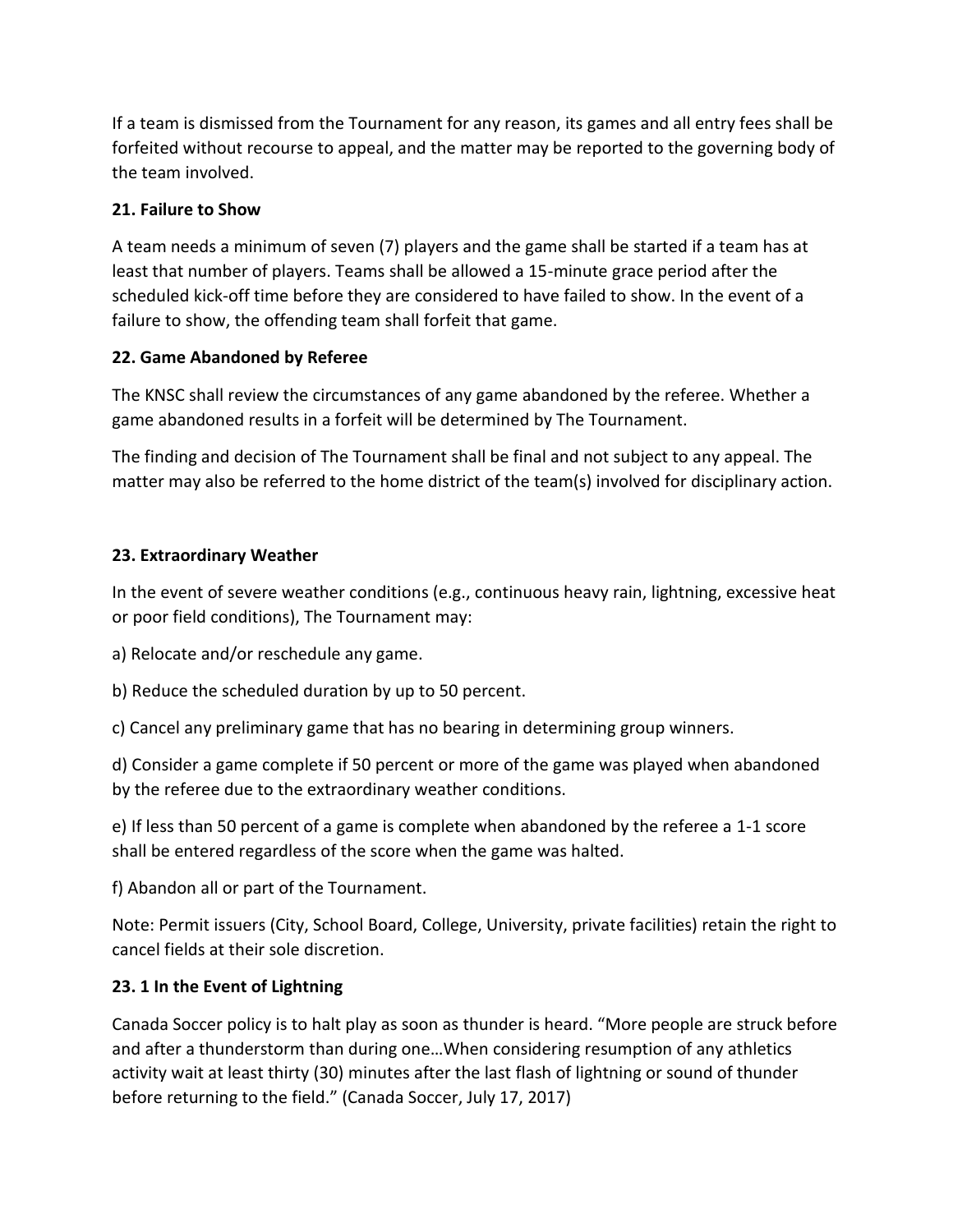# **24. Discipline**

The Tournament is guided by Ontario Soccer Procedure 7.0 – Discipline at Tournaments and uses a DBR (Discipline by Review) or DBH (Discipline by Hearing) system as appropriate directly after the game in which the misconduct was reported.

DBR offences have automatic penalties and cannot be appealed. Any player ordered from the field of play by the referee for misconduct shall receive an automatic one game suspension and shall sit out his/her next scheduled game. This includes players who receive two cautions in a single game. Note: Yellow Cards are not cumulative.

In cases of violent conduct or ejection of a team official, immediately following the game, and before the next scheduled game, they must attend a hearing before a Discipline Panel. The Panel may, where justified, suspend any person dismissed during, or after, a game, from all further participation in the Tournament. Such dismissals shall be reported to the team's home district or association for discipline.

If the Panel is unable to deal with an offence in a satisfactory manner after the game in which alleged misconduct occurred:

a) The offender shall not be permitted to participate any further in the Tournament;

b) Within 48 hours after the completion of the tournament, The Tournament must forward the Match Official's report, together with any other reports, to the York Region Soccer Association (YRSA).

Anyone player disputing his/her ejection from a game may request a hearing. Such request must be made in writing accompanied by a \$100 hearing fee in cash. The person requesting a hearing must notify the field convenor of his/her intentions within 30 minutes of the conclusion of said game, and then attend a hearing at a location determined by The Tournament.

All team officials are entirely responsible for the behavior of spectators associated with their team.

# **24.1 Match Official Assault**

In a case of Match Official Assault, the offender shall be immediately suspended from all soccer related activities, pending a hearing an Ontario Soccer Discipline Hearing Panel (or equivalent for non-Ontario teams).

a) The match official shall submit his/her report to the District Association in which he/she resides and to Ontario Soccer;

b) The Tournament shall immediately after the completion of the Tournament notify YRSA;

c) Within 24 hours after receipt of notification of the Match Official Assault, YRSA shall notify the District Association (or provincial, state or national federation) with which the offender's